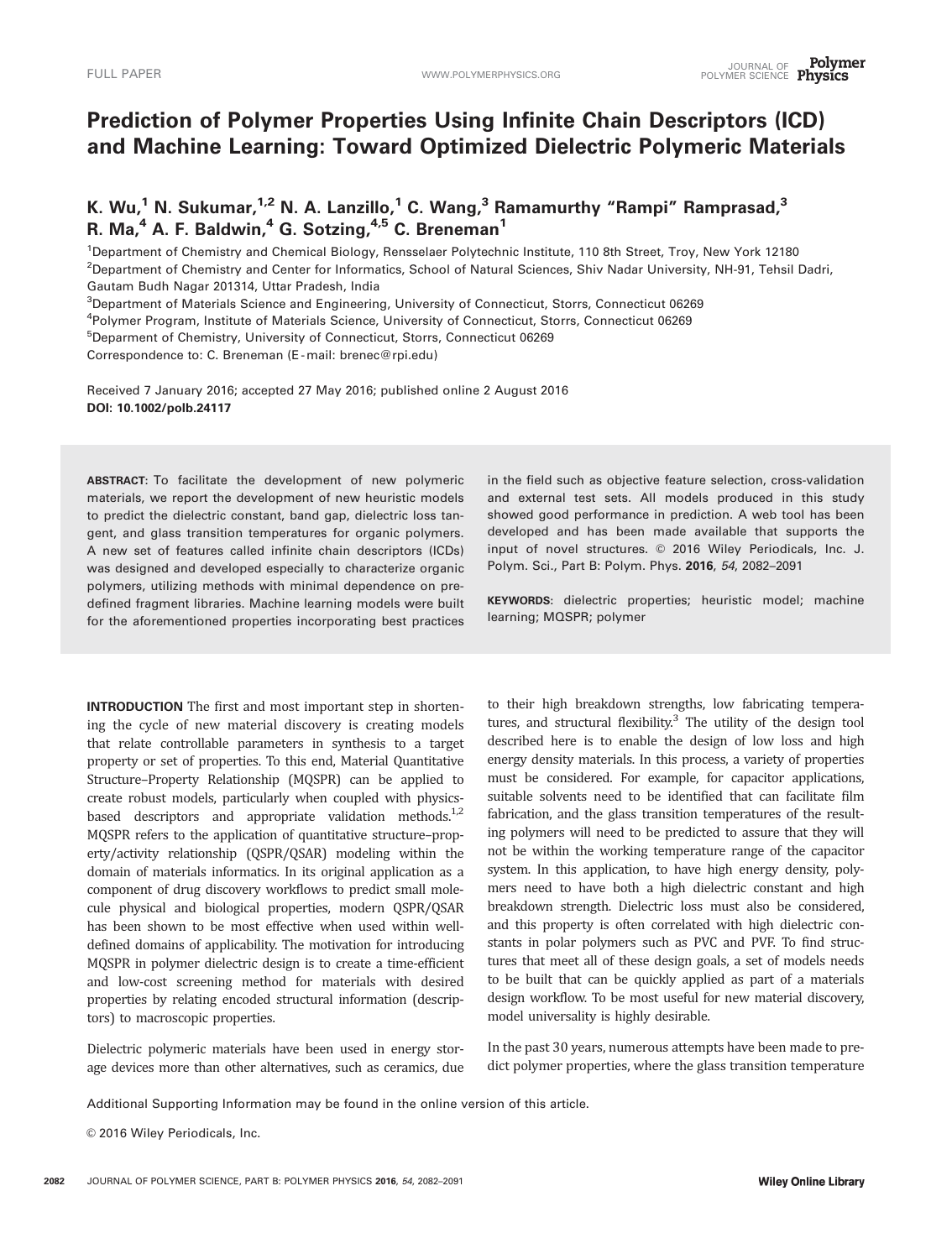may be the most studied one. $1,4-17$  Studies on the dielectric constant and refractive index have also been reported.<sup>16-21</sup> Le et al.22 did a comprehensive review on the QSPR modeling for material properties in 2012. Basically, these models can be divided into two categories: group contribution techniques and descriptor-based methods. Group contribution methods, like those built by van Krevelen, $^{17}$  are fast and easy to interpret. The well-known models built by Bicerano<sup>16</sup> can be considered a mixture of these two categories since molecular connectivity index descriptors $^{23}$  and modifications based on substructure types are both used. Other models utilize more abstract descriptors that may not be as easily interpreted—for example, topological descriptors or quantum-based descriptors. These two model types are most widely used because both methods have different and complementary limitations. There are always tradeoffs between interpretability and prediction power for models. While very effective within its defined applicability domain, a group contribution model is unable to account for the effect of new substructures not contained in the substructure/ fragment library, leading to instant failure of the method for truly novel materials. It becomes even more severe when the curated training data set is small, which is often the case in materials studies. An additional issue is that the process of partitioning group contributions between sets of substructures is empirical and not deterministic, especially when the size of the training set is small. Consequently, group contribution-based methods may not be the optimal choice for new material discovery, but can be useful tools for informing designers of the likely outcome of including specific functional groups in a system. On the other hand, descriptor-based methods use a more generalized numerical description of structure and thus can cover a wider domain of applicability if a sufficient level of physics is embedded in the descriptors. Descriptor-based modeling practitioners often face the problem that polymer chain features, especially those derived from quantum computation, cannot be easily calculated on a whole realistic polymer chain. Most of the published studies use features of a minimal repeat unit with hydrogen atoms as terminating atoms. In this paper and other informatics studies, the minimal repeat units are usually called monomers. It should be noted that the usage of this term here is not the same as in polymer synthesis, where monomers refer to the structure of small-molecule building blocks prior to polymerization. Similarly, we use dimer and oligomer to describe the multiplication of the repeat units.

The first question to be answered when modeling polymers is to define how they should be represented on a molecular level. Direct computation on polymer chains of realistic lengths is infeasible, not only because polymer chains are usually much larger than classical small molecules, but also due to polydispersity in polymer systems that preclude the use of a single representative molecule. A natural and common idea is to use the polymer repeat unit to characterize unbranched polymers, which essentially uses a small, capped molecule to represent the chemical features of polymer chains. Representations of oligomers that include statistical treatments have also been used.<sup>9</sup> However, none of these methods have adequately addressed the limitations of "local"

molecular representations. Even though studies such as the one described in Katrizky's 1996 paper<sup>6</sup> considered the extension of descriptor values for long chains using a numerical treatment, most of the models simply consider a repeat unit with different end-cap atoms as a complete molecular representation. Monomers with carbons as end-cap atoms<sup>14</sup>, dimers, $19$  and ring-like dimers<sup>21</sup> have been used as ways of incorporating features of the polymer chemical environment. With these models, two theoretical issues arise: If a descriptor value is an "extensive" property that varies with the scale of the local molecular representation (e.g., the monomer and dimer give different descriptor values), the information contained in this descriptor is contaminated by the choice of the molecular representation. This issue makes creating a universal model trained on data that includes large variation in repeat unit size problematic. In addition, since the dimer representation can be seen as the "copolymer" of the two identical monomers, if the model predicts dimers and monomers differently, a natural consequence is the difficulty in dealing with alternating copolymers. Another issue, also mentioned by Mattioni and Jurs, $24$  is that if oxygen is the terminating atom, then using hydrogen as end-cap atoms will introduce properties of a nonexistent hydroxyl group. Such problems are usually seen in the treatments of polycarbonate and nylon.

The premise described here is that descriptors suitable for predicting polymer properties that converge at higher chain lengths must have three properties: (i) the descriptors should represent intensive properties instead of extensive ones; (ii) the descriptors should provide correct chemical environments for all atoms; (iii) the descriptors should provide information about the functionalities of side groups and backbones separately, as well as overall information. The first property is quite easy to approximate by using normalized descriptors (normalized by the number of atoms or the volume of the repeat unit in use). Our contribution here is that we developed descriptors that are not only free from the influence by the end-capped atoms, but also provide information relevant to both backbone and side-chains (see more details in Methods Sections and Supporting Information). The second feature mentioned above has also been recognized by other groups, but can only be partially realized using different end-cap atoms, as mentioned previously. In our approach, we maintain this feature in the descriptor computation level: The converged descriptor values are computed directly from the fragment of interest, rather than from an end-capped approximation of the repeat unit. Figure 1 shows a comparison between the partial charge (using Partial Equalization of Orbital Electronegativities,  $PEOE<sup>34</sup>$ ) computed for hydrogen-capped monomers and for the corresponding polymers. It is clear from this example that the classical local representation provides inaccurate information, but ICD can directly produce correct values. The third property is less commonly discussed in QSPR studies, but is much more in polymer physics. The side groups and backbones often contribute differently to a certain property;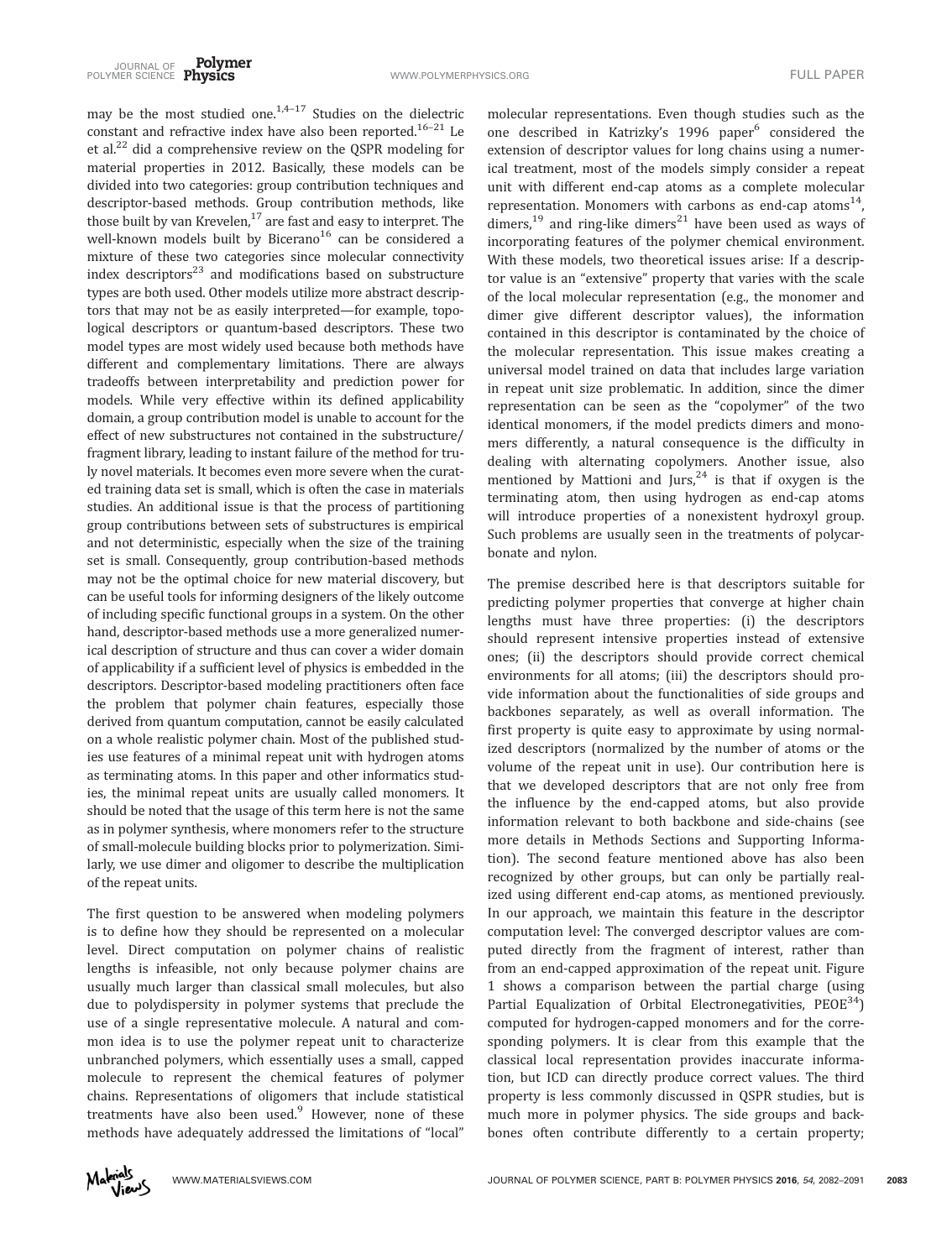

FIGURE 1 Partial charges computed for a hydrogen-capped monomer (upper) and the polymer (lower) for a 20-mer polymethylene oxide oligomer. The maximum positively charged atoms are circled. In this example, the charges computed for the end-capped monomer are quite different from those computed for a representative polymer. [Color figure can be viewed in the online issue, which is available at [wileyonlinelibrary.com](http://wileyonlinelibrary.com).]

consequently, using descriptors that can be computed separately for each of these components should be a better choice.

In this study, we define a set of infinite chain descriptors (ICDs) which were developed partly based on modifications of some traditional descriptors used in QSPR/QSAR. These descriptors directly describe the properties of infinite chains, which are free from all the problems described above. By utilizing machine-learning approaches, especially those with ability to deal with nonlinearity, models for glass transition temperature, dielectric constant, dielectric loss, and band gap for linear polymers were built with minimal dependence on specific fragment/atom type library entries. A web tool with all the built models implemented in this study was also developed and is ready for use at reccr.chem.rpi.edu/ polymerdesign.

#### METHODS

## Dataset

Dielectric constants and band gaps for 155 polymers were computed using DFT methods.<sup>25</sup> This dataset included 118 backbone structures containing four components ( $CH<sub>2</sub>$ , NH,  $C = 0$ , benzene ring and thiophene ring) and 37 common polymers (like PMMA and PEO). A set of 48 polymers with dielectric loss tangent data at 100 Hz and 44 polymers at 1kHz were obtained from Ku and Liepins<sup>26</sup> and Sotzing et al.<sup>27-29</sup> Properties of 262 polymers including glass transition temperature values and 58 polymers with dielectric constant data were taken from the set reported by Bicerano.<sup>16</sup> All structures (in SMILES format<sup>30</sup>) and associated data are listed in the Supporting Information.

# Infinite Chain Descriptors

Descriptors are numerical representations of a variety of molecular characteristics of chemical entities that encode specific structural and/or electronic information. When chosen appropriately, descriptor sets can provide meaningful correlations between molecular structures and target properties. The descriptors used in this study were created by modifying traditional descriptors that have been previously used in (M)QSPR modeling for polymers and small molecules, while retaining the chemical meaning of these descriptors. Since properties for polymers usually converge as the chain grows, a reasonable procedure to employ is to use descriptors designed to represent infinite chains instead of those designed for a local structural representation, which either lack information on the connection environment or are time-consuming to compute for oligomers. It is also unacceptable for modeling if monomers and dimers give different predictions, since they represent the same polymer. Consequently, we seek descriptors that are scale-insensitive, but represent pertinent features of the repeat units. The problem of lack of information concerning 3D conformations introduces a stochastic issue, so primarily 2D descriptors were considered. The descriptors considered can be divided into three categories:

- Topological descriptors: Those containing information about shape and structural flexibility, based on classic topological descriptors like Kier's shape descriptors<sup>31</sup> and Balaban's BalabanJ descriptor.<sup>32</sup> Such descriptors are usually derived from graph theory. A polymer can be viewed as (nearly) an infinite graph, rather than a finite graph usually used for small molecules. Therefore, the descriptors are generally redesigned to describe intensive properties, for example, the polymer version of Zagreb descriptor $33$  is defined as the number density of the squares of the vertex degrees. These descriptors provide information related to structural flexibility. For example, main chain flexibility is related to the joint effects of rotatable bond density, side group size, backbone connectivity, and related factors.
- Partial charge descriptors: Charges are based on the Partial Equalization of Orbital Electronegativities (PEOE) 2D partial charge algorithm, $34$  providing information on partial charge distributions and electrostatic interactions. These descriptors can provide information on interchain and intrachain electrostatic forces and charge distributions, which are related to chain mobility and dipole distributions.
- Electronic transferable atom equivalents (TAE) descriptors<sup>35,36</sup>: derived from atom-based transferable electron density distributions, also containing information such as local average ionization potentials and other electronic properties. These descriptors provide information similar to that of traditional quantum mechanical descriptors, but are based on atomic level property distributions. Changes in TAE electronic descriptor values have been correlated with properties such as polarizabilities and band gaps.<sup>35,36</sup>
- Three types of modifications have been applied to convert these descriptors into the corresponding infinite chain versions, using the following algorithm: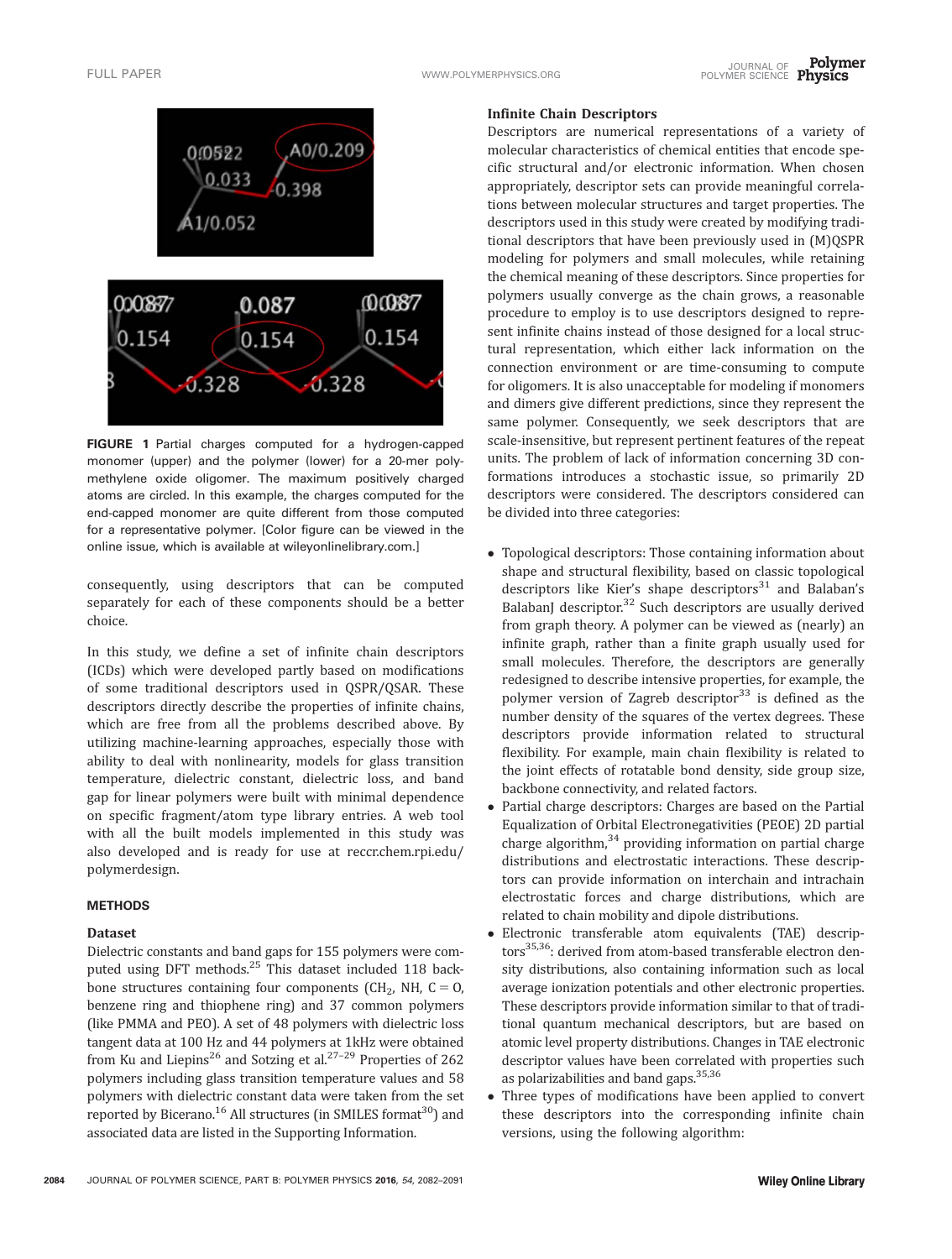Polymer JOURNAL OF TULL PAPER<br>POLYMER SCIENCE Physics The Contract of the Communication of the Contract of the Contract of Tull Paper



FIGURE 2 Comparison of descriptor values between the ICD and normal versions of PEOE\_VSA\_FHYD (fractional hydrophobic Van der Waals surface) descriptors for polyvinyl fluoride. [Color figure can be viewed in the online issue, which is available at [wileyonlinelibrary.com.](http://wileyonlinelibrary.com)]

- Descriptors are calculated independently on backbones and side chain groups. This procedure is based on the observation that side chain and backbone structures often contribute differently to polymer properties and have distinct structural effects. Descriptors for side chain groups are identified with the prefix "sg," while those for backbones are denoted as "BB" in their names.
- Correct connection conditions are set for connecting atoms (head and tail of the repeat unit) within the descriptor algorithm. All TAE and PEOE descriptors are calculated with the correct chemical environment for all atoms. TAE descriptors arise from a connectivity-based atom type search that combines atomic electronic properties into molecular ones.<sup>37</sup> A precomputed atomic fragment library is used to "reconstruct" new molecules. For each atom in a new molecule, the chemical environment information is used to define/encode its type and the corresponding entry with that type is retrieved from the fragment library. In the case of ICDs, the searching algorithm is modified so that all the atoms have the correct encodings as in a polymer chain. The PEOE algorithm within MOE is modified in a similar way, such that the terminal atoms are defined as being connected to each other. The algorithm provides partial charge values for a long chain polymer based on those of the repeat unit.
- For 2D topological descriptors, the connection condition is redefined, and descriptor values are determined in two ways: (1) normalized by the total number of bonds or atoms (with prefix "polyb") within a repeat unit; (2) normalized by the topological displacement from head to tail (designated with the prefix "polyq"). The latter can be viewed as a measure of the extension of the polymer chain in a direction perpendicular to that of the backbone. The label "q" was also described in Balaban's study<sup>38</sup> related to the infinite value for the BalabanJ descriptor.

Using these rules together with existing descriptors, a total of 277 descriptors were implemented in MOE, $39$  including 143 2D descriptors and 134 TAE/RECON descriptors. Figure

2 shows the fundamental concept of infinite chain descriptors.

An additional descriptor is used to represent the band gap of the relevant polymer systems. This is based on a reciprocal extrapolation of the HOMO-LUMO gap determined using a series of three oligomers (GAP\_inf3), and designed to represent the observation that HOMO-LUMO gaps of linear polymers generally decrease as approximately 1/n, where n is the number of repeat units. In conjugated systems, the Kuhn equation<sup>40</sup> and Zade's study<sup>41</sup> have shown such a relation. We also find for several non-conjugated polymer systems (Supporting Information), the HOMO-LUMO gap calculated from the semiempirical PM3 method can also be approximately described by the following rule, where A is a constant:

$$
GAP_n = \frac{A}{n} + GAP_{\text{inf}} \tag{1}
$$

Based on this equation, the infinite chain HOMO-LUMO gap can be estimated by comparing the HOMO-LUMO gaps of several oligomers. To avoid uncertainty from a single calculation (arising mostly from the uncertainty of the optimized conformation and the influence of the end-cap hydrogens) and to decrease the computation time, the original repeat unit, the HOMO-LUMO gaps of the dimer and the trimer were computed in this way. The following equation was then used to calculate the GAP descriptor  $(t, d,$  and  $m$  refer to trimer, dimer, and monomer, respectively).

$$
GAP_{\text{inf}}3 = \frac{6GAP_t - 2GAP_d - GAP_m}{3} \tag{2}
$$

In practice, we found that the GAP\_inf3 descriptor value varies slightly with conformation, and with the size of the initial repeat unit (such as CC or CCCC for polyethylene). In these studies, the variance between different representations is within 5% and the difference compared to the actual computed value for a 30-mer is within 10%. Therefore, the GAP\_inf3 descriptor is designed to describe the effect of polymerization upon the polarizabilities of polymers.

All infinite chain descriptors were implemented using  $MOE<sup>39</sup>$ and its associated SVL language. In this study, the GAP\_inf3 is calculated using MOE 2010 and MOPAC2012. $42$  Details of all descriptor computations can be found in the Supporting Information.

# Model Development Using SVM Regression and Classification

Support vector machine regression  $(SVR)^{43}$  is a machine learning technique that utilizes a "kernel trick" in order to find linear relationships in a high dimensional space that correspond to non-linear relationships in descriptor space. In contrast to traditional multiple linear regression (MLR), SVR shows good generalizability and robustness to outliers in the training set. K-fold cross-validation employs an iterative approach, whereby a subset of training data is withheld, models are built on the remaining data, and the withheld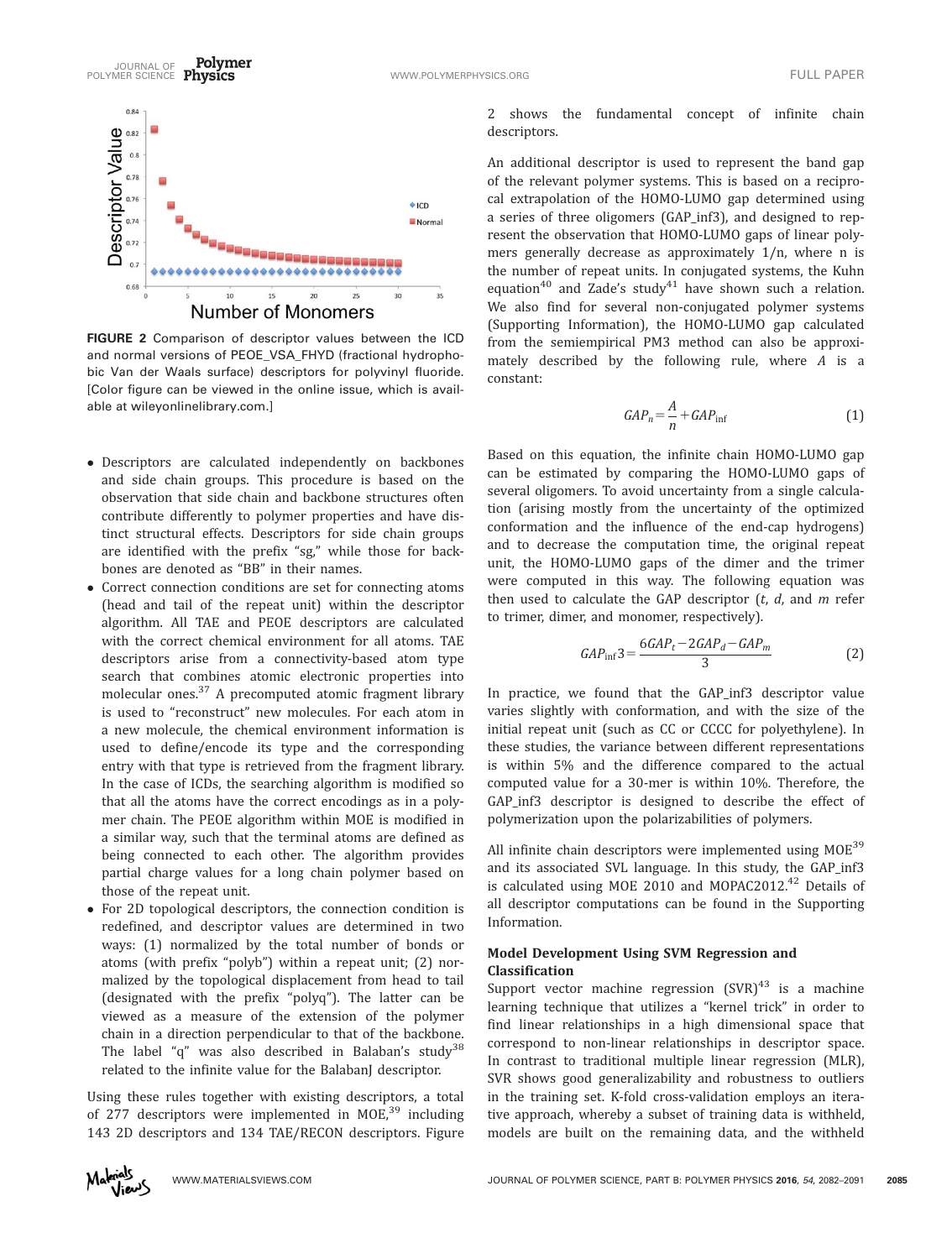data are used to assess the generalizability of the model. In this study, each example within the training data was randomly assigned to one of 10 cross-validation groups. The randomization was performed 10 times. As part of the model optimization process, feature selection was used to reduce the number of descriptors to avoid overfitting. Objective feature selection (removal of collinear features and high variance features that span more than 6 standard deviations) and recursive feature selection (remove the least important features iteratively) were performed using partial least square (PLS), support vector regression (SVR), or random forest (RF) methods. Linearly correlated descriptors with correlation coefficients larger than a specified cutoff value (0.85 by default) were removed at random until only one of them was left in the descriptor set. Descriptors with large deviations are removed because they are more likely to be spurious values, or be the product of outliers. The importance of descriptors is computed based on sensitivity analysis: measured as the prediction change due to a perturbation to the descriptor value. Models with the best cross-validation performance were selected. More discussions of the modeling procedure can be found in Refs. 1 and  $44$ . As a blind test validation set, 20% of data was retained separately and used to assess the predictive power of the resulting models. The external test set was chosen randomly from the binned (5 bin) target values, in order to make sure the training set and test set have similar ranges and distributions.

Classification models based on support vector machine methods<sup>45</sup> were built to predict the dielectric loss tangent (a measure of energy dissipation) of different polymer systems. From a practical perspective, the demand for prediction accuracy for certain properties like dielectric loss is not as high as for dielectric constant and glass transition temperature. Furthermore, much of the available experimental data on dielectric loss is rather qualitative. For these reasons, a regression model may not provide useful information for guiding synthesis. Classification models, on the other hand, can tolerate errors in experimental data and predict appropriate numerical ranges of the target property. In the models developed to predict dielectric loss tangents, the data were categorized into three classes: low  $( $0.001$ ), medium$  $(0.001-0.01)$ , and high  $(>0.01)$ . Then 20% of data from each class was retained as the test set. A different feature selection method specific to classification modeling was applied as follows: The mean-centered and variance-normalized descriptor matrix was first filtered to remove descriptors with extreme values larger than 6 standard deviations from the mean. The correlation matrix was then calculated and presented as a connectivity graph. Descriptors with correlation coefficients higher than 0.85 were considered connected by an edge. Connected descriptors were removed in the order of degree of connectivity and then the number of distinguished values was used to break ties for single pairs until no collinearity above the threshold value remained. The method we used here is a simple approximation, but retains more descriptors than randomly removing one from a pair of correlated descriptors at a time. Principal components

were then calculated with whitening, $46$  which makes the variance 1.0 for each component. A portion of the total number of principal components was then used as descriptors for modeling after selection using variance analysis (ANOVA). A support vector machine with a radial basis function kernel  $(RBF)^{47}$  was used as a classifier, and 5-fold cross-validation was used for model parameter selection, including the number of principal components used in the model (the search range being one to ten PCs).

## RESULT AND DISCUSSION

# Dielectric Constant

Macroscopically, the dielectric constant measures the ability of a material to alter the capacitance of a device, which consists of two parallel plates separated by a dielectric medium. Microscopically, the magnitude of the dielectric constant depends upon the availability of molecular mechanisms that allow for charge polarization to occur. These mechanisms may involve polar group rotation, ion pair separation, and/ or electron density deformation. Usually, polar group rotation contributes significantly to the dielectric constant of polymers with small polar side groups such as PVF. The importance of this effect decreases with the frequency of the applied electric field and contributes to dielectric loss. The propensity of electron distribution deformation is related to molecular polarizability. Electronic polarization is independent of frequency in the normal working range and is often denoted as  $\varepsilon_{\infty}$ . The total dielectric constant at 0Hz (DC) is usually called the static dielectric constant, while at infinite frequency it is called the optical dielectric constant. Theoretical models have been developed to relate the two microscopic properties—dipole moment and molecular polarizability—to the overall dielectric constant. The Claussius-Mossoti equation describes the dielectric behavior of nonpolar gases at low temperature, but can also be applied to polymers.<sup>48</sup>

$$
\frac{\varepsilon - 1}{\varepsilon + 2} = \frac{4\pi N_A \rho \alpha}{3M} \tag{3}
$$

where  $\varepsilon$  is the dielectric constant,  $N_A$  is the Avogadro constant,  $\rho$  is the density, M is the molecular weight and  $\alpha$  is the molecular polarizability. Due to the multiplicity of mechanisms involved, it is well known that dielectric constants for polymers cannot be simply modeled by an ideal single relaxation time model. Alternatively, to describe the dielectric spectrum, the Havriliak–Negami equation, which includes two empirical parameters, is generally used. As two empirical parameters need to be obtained from fitting and are specific for certain polymers, such a model cannot be used as a prediction tool. While computationally intensive, it is possible to use *ab intio* methods to predict dielectric behavior $^{25}$ . The advantage of ab initio methods lies in their being based on microscopic physics. Unfortunately, good quality results require large computational resources as well as some parameter tuning (e.g., pseudo-potentials, basis set size, reciprocal space sampling), requiring experience, and sometimes case-specific knowledge.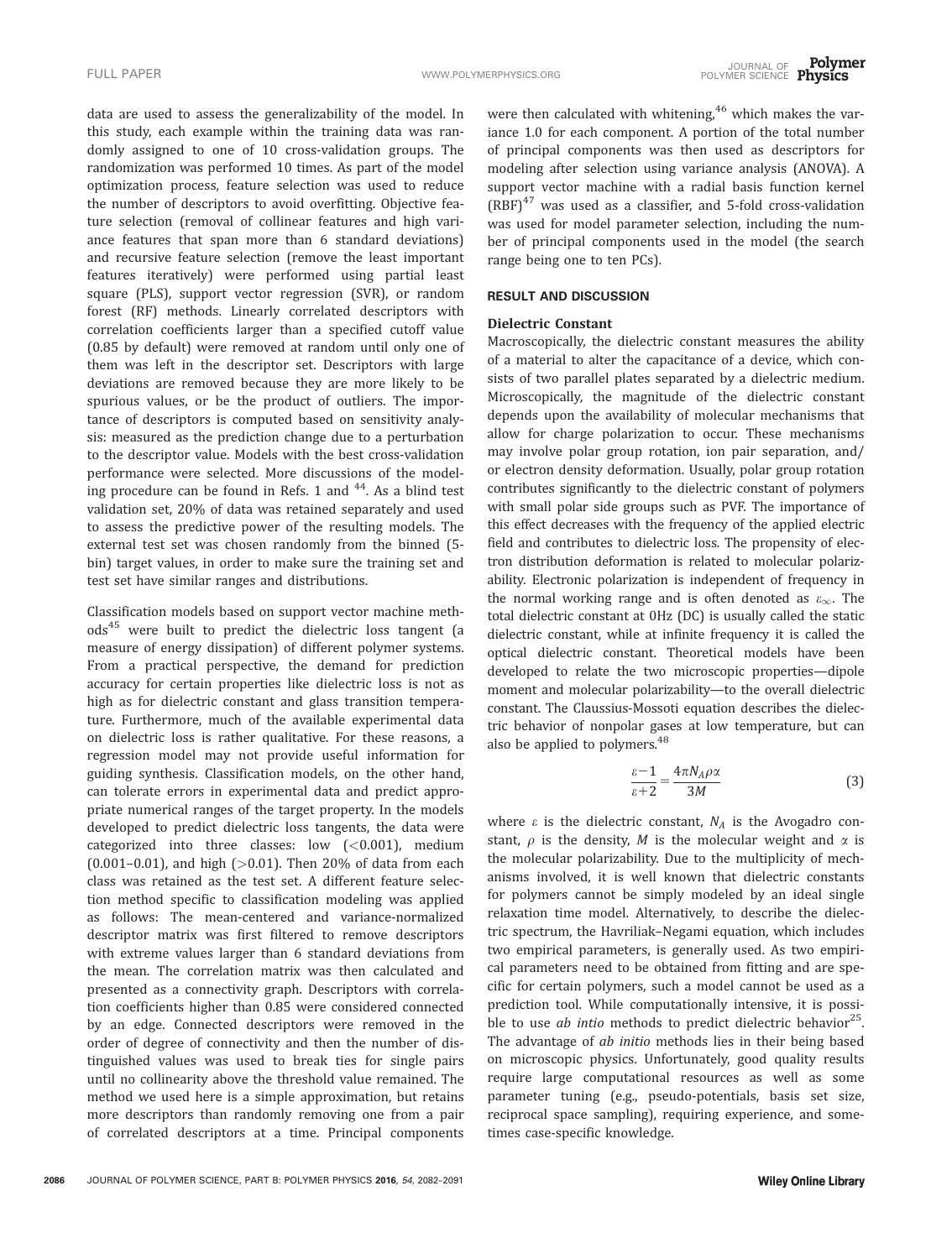

FIGURE 3 Model for the electronic component of the dielectric constant, left: Training set (125 data points), right: Test set data (30 data points).

Here, MQSPR modeling has the advantage of allowing a significant increase in prediction speed. In the current work, ICD descriptors were used with machine learning to build models that show good performance and internal consistency, requiring less than 3 min per polymer on average even while using the more computationally intensive GAP\_inf3 descriptor.

Two datasets of polymer dielectric constants were used in this study. Experimental data were compiled from the work of Bicerano<sup>16</sup> and data from quantum computation was from DFT calculations performed by Ramprasad et al. $^{25}$  In the latter dataset, the electronic and ionic components were calculated separately using density functional perturbation theory (DFPT). Separating the two components of dielectric response can help to better understand the relationship between polymer structures and dielectric constants. It was observed that polymers with large polar components were usually subject to increased dielectric loss. Dielectric loss measures the energy dissipation of the material and for capacitor applications should be as low as possible. The modeling of dielectric loss tangents will be discussed in the next section.

In the model developed for the electronic component of the dielectric constant  $\varepsilon_e$ , only using ICD (243 descriptors) gave the  $R^2 = 0.85$  and RMSE = 0.44 for the training set, and 0.82 and 0.64, respectively, for the test set. When the GAP\_inf3\_inv (the inverse of GAP\_inf3) was added (Fig. 3), the corresponding values were 0.91 and 0.35 for the training and 0.90 and 0.37 for the test set. In the latter case, the crossvalidation  $R^2$  was found to be 0.83, demonstrating the ability of GAP inf3 inv to describe the electronic flexibility of the structures.

The use of semiempirical methods was found to largely broaden the domain of applicability for this model, and by extrapolation (eq 2), the value of GAP\_inf3\_inv was found to be insensitive to the size of the repeat unit. For repeat units of medium size, such as polycarbonate, the computation time was around 3 min per polymer. A colinearity cutoff of 0.85 was used in descriptor selection for modeling and eight iterations of RF recursive feature selection were used with a 75% retention factor. Nine descriptors were ultimately found to be important, of which the top three were polyb\_B\_zagreb,

GAP\_inf3\_inv, and RECON\_FDel.Rho.NA7. The poly\_B\_zagreb descriptor was of the same type as the polyb\_zagreb but used for the backbone, which basically shows the content of conjugated rings in the structure. RECON\_FDel.Rho.NA7 is a TAE/RECON descriptor that is related to the electron density gradient and thus also correlated with the polarizability of the electron distribution.

The model for the ionic component  $\varepsilon_i$  also shows good performance after log transformation and mean centering (See Supporting information for details)

For feature selection with this dataset, the colinearity cutoff was set to 0.7, and five iterations of PLS recursive feature selection were performed retaining 75% of descriptors in each iteration. A set of 18 descriptors remained after feature selection, resulting in  $R^2 = 0.88$  and RMSE = 0.11 for the training set and 0.73 and 0.17, respectively, for the test set, as shown in Figure 4. Important descriptors included poly\_PEOE\_VSA + 2, b\_doubleR, RECON\_  $FDel.G.NA5$ ,  $poly\_PEOE\_maxPC-$ , and  $poly\_PEOE\_VSA + 3$ . Most of these descriptors are related to features of the charge distribution, indicating large differences in partial charges between atoms of varying electronegativity, leading to large ionic components. The descriptor poly\_PEOE\_maxPC- reflects the maximum negative partial charge value, which showed clear negative correlation with the response, that is, the larger the negative charge a structure has, the larger will be the ionic component of its polarizability. This finding agrees well with physical intuition since more extreme partial charges should lead to more polar groups. In the study of the ionic component of the dielectric constant, we found that descriptors commonly used in QSPR rarely include bond strengths or rotational barrier information, which should be directly related to the deformations responsible for the ionic polarization mechanism. Such deficits may not be easily resolved, especially in the case of polymers, given uncertainties in their conformations. Information derived from IR spectra calculated by semiempirical methods may prove to be useful; this idea is similar to that of EVA descriptors.<sup>49</sup> However, we found that the model developed using the IR information calculated by PM3 on monomers does not show better performance, which may be due to the inconsistencies of the conformations and chain lengths.

Even though the model statistics for predictions of the ionic component are not as good as for the other models, in most cases the ionic component only accounts for a small part of



FIGURE 4 Model for the ionic component of the dielectric constant, left: Training set (125 data points), right: Test set data (30 data points).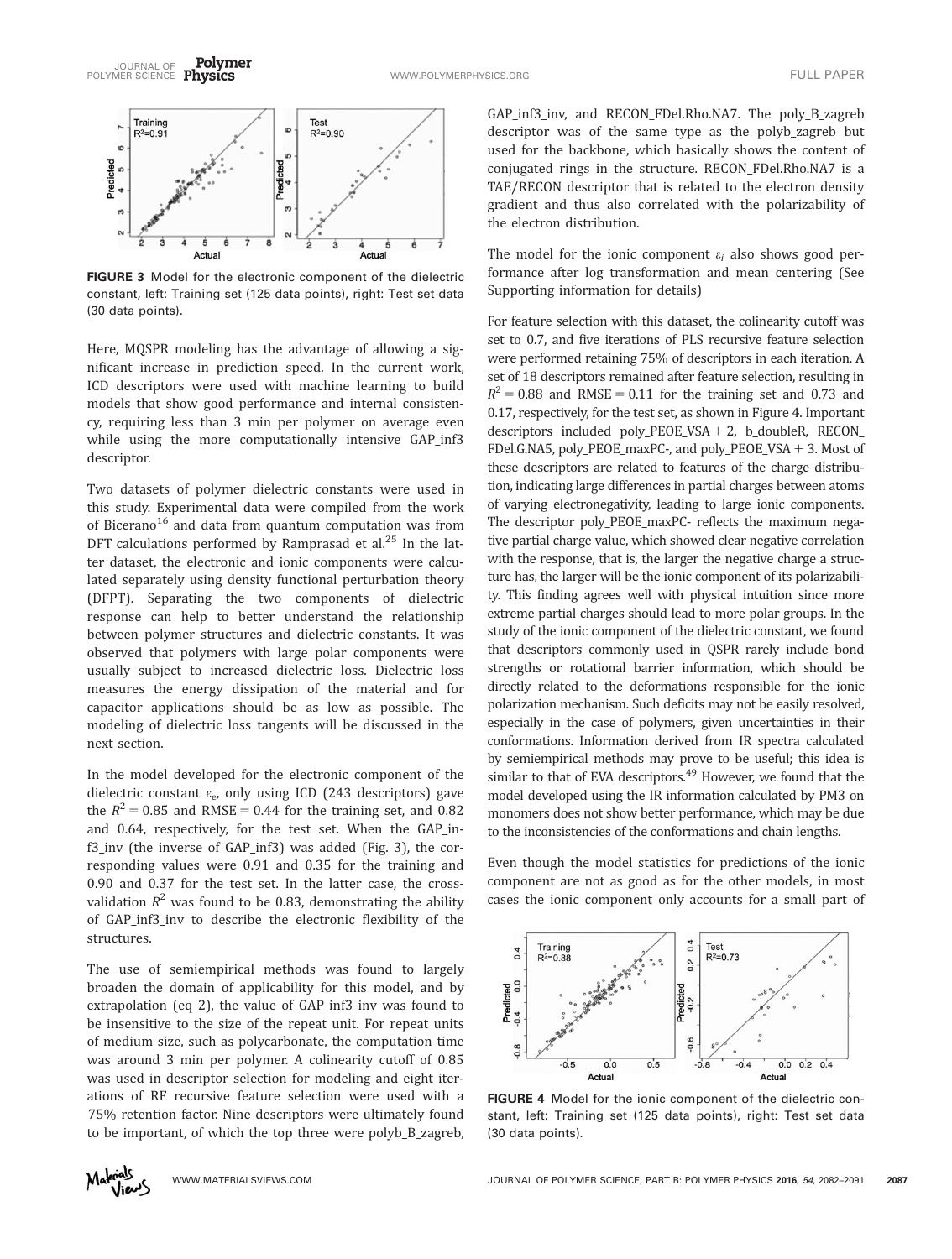

FIGURE 5 Model for dielectric constant from experiments compiled by Ref. 16, left: Training set (125 data points), right: Test set data (30 data points).

the total dielectric constant (average  $\sim$ 15%). For the total dielectric constant, the model shows very good performance  $(RMSE = 0.52)$ .

A predictive model was also built directly using the experimental data from Bicerano's book.<sup>16</sup> The best model was found by setting the colinearity cutoff to 0.85, with seven iterations of PLS feature selection and 80% of the descriptors retained in each iteration, as shown in Figure 5. Since the data set is quite small, the linear PLS method was used instead of kernel SVM. Linear models with low capacity are less susceptible to overfitting on small datasets. The descriptor set used is the same as in previous models (2D, TAE and GAP\_inf3\_inv). The  $R^2$  values for training and test were 0.91 and 0.96, respectively, with RMSE values of 0.11 in both cases. The cross-validation  $R^2$  was 0.86.

#### Dielectric Loss Tangent

The dielectric loss tangent quantifies the energy dissipated by the material during operation. It is defined as the ratio of the imaginary part (dielectric loss,  $\varepsilon$ <sup>"</sup>) and the real part (dielectric constant,  $\varepsilon'$ ) of the relative permittivity.

$$
\tan \delta = \frac{\varepsilon''}{\varepsilon'}\tag{4}
$$

Dielectric loss results from the mismatch of the polarization rate in material and rate of the oscillating applied electric field. A high loss material transfers large amount of input energy into heat, thus in energy-storage applications, low loss material is desired. QSPR studies for predicting tan  $\delta$  are rare in the literature. Bicerano<sup>16</sup> gave a regression model relating the loss tangent to the refractive index, static dielectric constant and several structural parameters. Alternatively, Yu et al.<sup>50</sup> used quantum descriptors together with measurement frequency to predict the loss tangent of vinyl polymers. However, structural similarities between the polymers in this dataset may lead to a limitation in the domain of applicability for the resulting heuristic models. It should be recognized that local models on similar structures always perform better than universal models, since the latter must generalize at the expense of accuracy. Consequently, the choice between the two types of models depends largely on the requirements of the synthesis planning process. In this project,

universal models were sought to allow virtual experiments to be performed on large portions of chemical/materials space.

From the viewpoint of a materials scientist, the level of loss is often more important than the exact value. Consequently, classification models for dielectric loss at 100 and 1000 Hz (As we found are the most frequently reported and representative frequencies in literatures) were developed using the procedures described in Section 2. A total of 143 descriptors were originally included, which were pared down to 139 descriptors for use in the principal component analysis (PCA) after feature selection. In the 100 Hz model, four principal components were ultimately used for the training set of 42 polymers, the training accuracy is 88% and cross-validation accuracy is 76%. Six polymers were used for the blind test. In this example, it was found that only one polymer was misclassified. Similar results were found for the 1 kHz model. Four principal components were used in that case as well. A training accuracy of 82% and a cross-validation accuracy of 82% were found for 38 polymers. One of the six blind test data was found to be misclassified. Tables (1–4) show the confusion matrices and e results for the test set. In the 1 kHz model, the misclassified polymer was 1,2-DAE, with the value of 0.0076, which is very close to the arbitrary boundary defined between class Medium and class High. Such misclassification is actually consistent with the overall model performance, since the boundaries for each class are set to only indicate the data range and in nature the property should be continuous in value. The misclassified polymer in the 100 Hz model was methocel. The error may be due to the uncertainty of the structure, since for methocel, the R group position could not be set with certainty. For classification models built using support vector machines, the importance of descriptors cannot be easily accessed, however, based on the analysis of the principal components that are used in the two models, it is observed that descriptors related to partial charge distribution and structural flexibility are highly involved.

Apart from Bicerano's work, this may be the first time that a dielectric loss tangent for polymers from various categories has been successfully modeled and predicted. This model can aid in the search for new dielectric materials by providing prospective predictions of structures likely to exhibit unacceptable levels of dielectric loss.

## Band Gap

Band gap is defined as the energy difference between the conduction band and valence band. Large band gap implies

TABLE 1 Confusion Matrix for Loss Tangent at 100 Hz

|           |        | Actual |        |      |
|-----------|--------|--------|--------|------|
|           |        | Low    | Medium | High |
| Predicted | Low    | 4      | 1      | 0    |
|           | Medium | 1      | 15     | 2    |
|           | High   | 0      | 1      | 18   |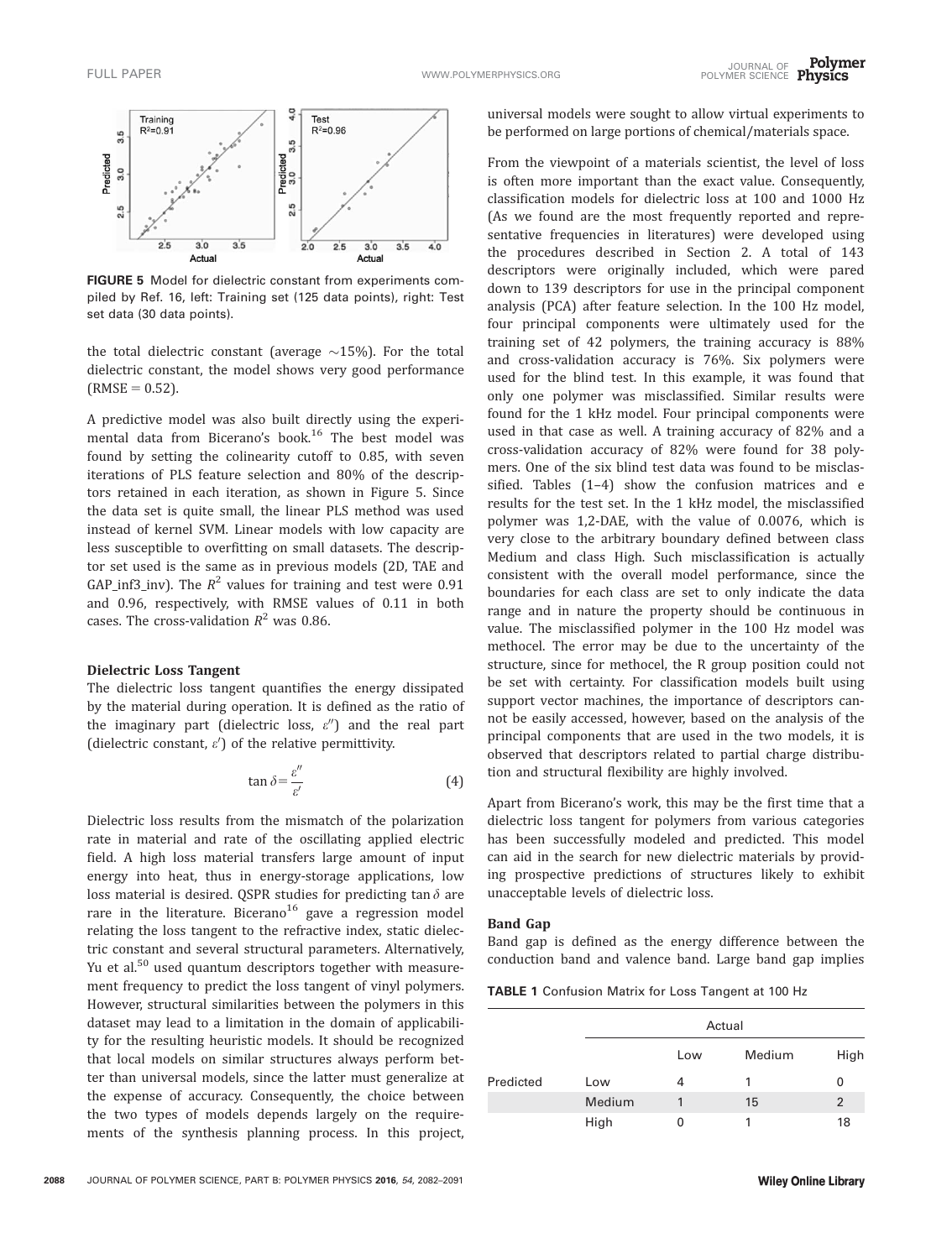|  |  |  |  |  |  | <b>TABLE 2</b> Blind Test Result for Loss Tangent at 100 Hz |  |  |  |
|--|--|--|--|--|--|-------------------------------------------------------------|--|--|--|
|--|--|--|--|--|--|-------------------------------------------------------------|--|--|--|

| Polymer             | Loss<br>Tangent | Actual<br>Class | Predicted<br>Class |
|---------------------|-----------------|-----------------|--------------------|
| $1,3-DAP$           | 0.0117          | н               | н                  |
| PMDA-D230           | 0.0037          | M               | M                  |
| <b>DieG</b>         | 0.0149          | н               | н                  |
| Poly(vinyl acetate) | 0.0049          | M               | M                  |
| Methocel            | 0.128           | Н               | M                  |
| Poly(vinyl toluene) | 0.0007          |                 |                    |

TABLE 4 Blind Test Result for Loss Tangent at 1 kHz

| Polymer               | Loss<br>Tangent | Actual<br>Class | Predicted<br>Class |
|-----------------------|-----------------|-----------------|--------------------|
| 1,2-DAE               | 0.0076          | M               | Н                  |
| EDR                   | 0.0429          | н               | н                  |
| <b>DieG</b>           | 0.0188          | н               | Н                  |
| <b>PVDF</b>           | 0.016           | н               | н                  |
| Poly(methyl-p-xylene) | 0.0025          | M               | M                  |
| Polystyrene           | 0.0005          |                 |                    |

better insulating capability since it requires more energy to excite an electron into the conduction band. It was found that band gap could be used as an indicator of a polymer's breakdown strength.<sup>51</sup> The breakdown strength is usually described by the Weibull distribution,<sup>52</sup> which is related not only to chemical structure, but also to the thickness of the test sample, defects and temperature. It was also observed that breakdown strength shows significant change at  $T_g$  and the breakdown process may involve different mechanisms below and above  $T_{\rm g}$ . Frohlich's electron avalanche theory<sup>53</sup> applies when the temperature is low, while other theories are usually used to describe the situation near and beyond  $T_{g}$ . Ku and Liepins' book<sup>26</sup> provides a good review on the theories.

In concept the bulk band gap is related to the HOMO-LUMO gap for the repeat unit. Thus using the HOMO-LUMO gap calculated by some semiempirical method seems to work. However the HOMO-LUMO gap decreases with the growth of the chain and it can still be time-consuming to determine the convergence limit. In this study, we used the ICD topological descriptor with the extrapolated HOMO-LUMO gap (GAP\_inf3) to model the band gap.

Figure 6 shows the MQSPR model for band gaps. Partial least square (PLS) regression was used, with colinearity cutoff 0.75. Five iterations of recursive feature selection were used with 80% of the overall 144 descriptors retained in each iteration. Nine descriptors were left after feature selection. The  $R^2$  values for training and test sets are 0.84 and 0.88, respectively, and RMSE values are 0.37 and 0.44. The crossvalidated  $R^2$  is 0.79. The most important descriptors were found to be GAP\_inf3, polyb\_chi1v\_C, b\_singleR, and polyq\_b\_double. GAP\_inf3 on its own shows a correlation coefficient of 0.7 with the band gap. polyb\_chi1v\_C is the normalized chi1v<sub>-C</sub> originally designed by Kier and Hall<sup>54</sup>. It describes the extent of conjugation of the structure.

TABLE 3 Confusion Matrix for Loss Tangent at 1 kHz

|           |        | Actual |        |      |  |
|-----------|--------|--------|--------|------|--|
|           |        | Low    | Medium | High |  |
| Predicted | Low    | 4      | 3      | 0    |  |
|           | Medium | 0      | 11     | 2    |  |
|           | High   | 0      | 2      | 16   |  |

b\_singleR and polyq\_b\_double also describe similar properties with different emphasis: b\_singleR is the number density of the single bond count and polyq\_b\_double is the double bond count normalized by the repeat unit displacement q.

#### Glass Transition Temperature

Glass transition temperature  $(T_g)$  is one of the most important and widely studied properties of polymers. At  $T_{\rm g}$ , dramatic changes in dielectric constant, dielectric loss and breakdown strength occur. Below the  $T_{\text{g}}$ , polymer chains are restricted to local motion and polymers are brittle and glassy, and above it, polymers become rubber-like. Even though studies on  $T_g$  prediction have been reported for several decades, the physics behind it is still not fully understood. Qualitative descriptions of factors that influence  $T_{\rm g}$ , like the rigidity of the main chain, flexibility of the side chain, size of the side chain and electrostatic interaction have been discussed widely. Many QSPR models have been built in the past based on small data sets or lacking modern statistical validation. As mentioned above, properties like  $T_{\rm g}$  actually converge with increasing molecular weight, but different polymers may have very different convergence limits<sup>55</sup>. Theories have been proposed to explain the influence of molecular weight, such as the free volume theory $^{56}$ , but the difference between the converged value of  $T_{\rm g}$  and the values for polymers with relatively large molecular weight is usually small. Furthermore, polymers with small molecular weight are usually not feasible as dielectric materials; so converged  $T_g$  prediction can provide enough instructive information for synthesis.

The most popular methods are still based on group contribu $t$ tions $17$  or partially include some specific description of substructures<sup>16</sup>. For the discovery of new materials, a universal model



FIGURE 6 Model for the band gap of polymers computed using DFT. left: Training set (125 data points), right: Test set data (30 data points). Unit: eV.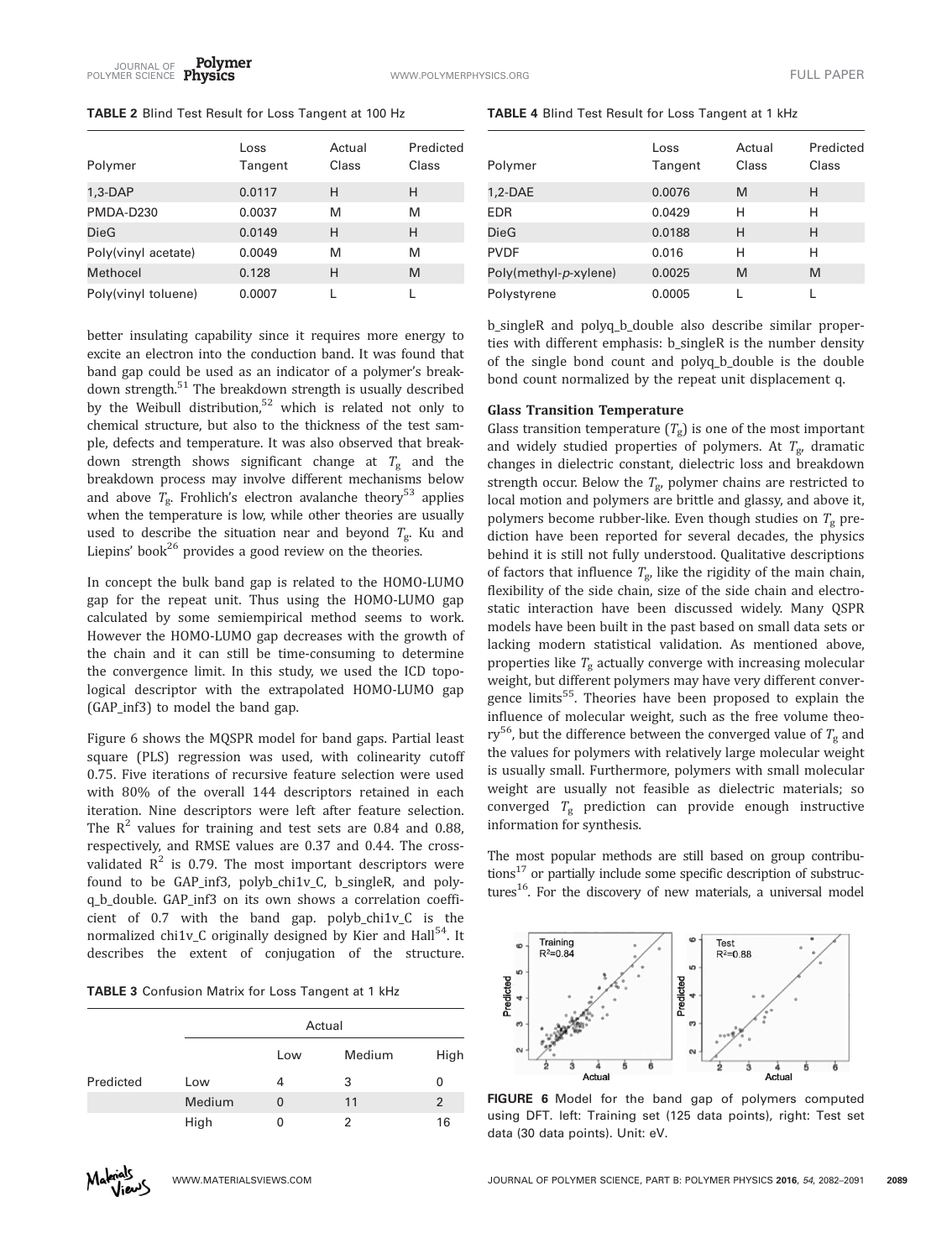

FIGURE 7 Model for glass transition temperature trained using experimental data compiled in ref. 16 Left: Training set (190 data points. Right: Test set (80 data points). Unit: K.

with minimum dependence on specific substructures is required, since the prediction will fail if some new fragments are used in the design that are missing from the parameter library. In the synthesis of new dielectric materials, one should avoid materials with  $T_g$  in the working temperature zone; so robust, accurate and universal models are required.

A regression model was built with only the structural descriptors, including the topological descriptors and PEOE partial charge descriptors, resulting in models with high accuracy.

Figure 7 shows the result for the  $T_{\rm g}$  modeling. The SVM model was built with colinearity cutoff 0.85, 143 2D descriptors, seven iterations of SVM recursive feature selection with 90% of descriptors being retained in each iteration. This resulted in 26 descriptors used in modeling. The  $R^2$  and RMSE for the training set were 0.97 and 18.05, respectively and 0.95 and 23.32 for the test set. The  $R^2$  for cross-validation was 0.88. By sensitivity analysis, polyb\_zagreb\_mod, polyb\_zagreb, polyb\_Polar, polyb\_apol, polybRothN\_Weight and polyb\_BBrotN\_ Weight were found to be the top 6 most important descriptors. Descriptors polyb\_zagreb\_mod and polyb\_zagreb represent the number density of the square of the vertex degree only on heavy (non-hydrogen) atoms, the difference being that the former does not consider the terminal heavy atoms (like Cl in PVC) while the latter take all heavy (non-hydrogen) atoms into consideration. Descriptor polyb\_Polar is the number density of polar atoms. Polyb\_apol is the number density of atomic polarizability. polybRotN\_Weight is the molecular weight per rotatable bond for the whole structure. The important descriptors are consistent with the physical meaning of the glass transition temperature. Partial charge descriptors and other descriptors related to the presence of polar groups were also found in the selected descriptor list. From sensitive analysis, they were found to be not as important as those descriptors describing structure flexibility, indicating that the polar-polar interaction may be a secondary mechanism of  $T_g$  at least for this training set.

# Web Tool Implementation

All the models were implemented in a web tool named Polymer Design Platform (reccr.chem.rpi.edu/polymerdesign). The intention was to make all the models accessible to synthesis groups and other QSPR groups if comparison with other models is desired. Two types of computations are supported: the user can either input a SMILES string with asterisks (\*) to



FIGURE 8 Polymer design platform. Left: input page; right: results page.

indicate the head and tail atoms, or upload a MOE mdb file for a batch computation. Figure 8 shows the user interface and the example results page. We encourage people to use our web tools, report bugs and tell us if any other function is desired.

## CONCLUSIONS AND FUTURE DIRECTIONS

The new infinite chain descriptors provide a time-efficient and physics-related option for heuristic modeling using the MQSPR techniques on repeat units with any arbitrary size. Models for glass transition temperature, electronic and ionic component of the polarizability computed from DFT, experimental dielectric constant, dielectric loss tangent and band gap were developed and show good predictive performance.

The practical use of QSPR models in materials design workflows requires that some estimate of prediction uncertainty be available. While confidence intervals of linear models have been used for this purpose, there is no consensus on best practices for estimating prediction accuracy for nonlinear machine learning models. This is a rich area of current and future research. Techniques such as bootstrapping<sup>57</sup> and Bayesian estimations<sup>58</sup> provide potential solutions, and may prove valuable in materials informatics applications.

Other future directions include three areas: 1. to develop solubility models to facilitate the design of new polymers; 2. to improve the model for loss tangent with higher resolution; 3. to utilize all the models in the search for promising dielectric polymer materials. It is expected that this program will lead to the development of a general method with broad domain of applicability for modeling and prediction of diverse polymer properties and to computer-aided design of polymeric materials with specific desired physical, chemical, structural and electronic properties.

#### ACKNOWLEDGMENTS

The present work was supported by a Multi-University Research Initiative (MURI) grant from the Office of Naval Research, under award number N00014100944.

#### REFERENCES AND NOTES

1 N. Sukumar, M. Krein, Q. Luo, C. Breneman, J. Mater. Sci. 2012, 47, 7703–7715.